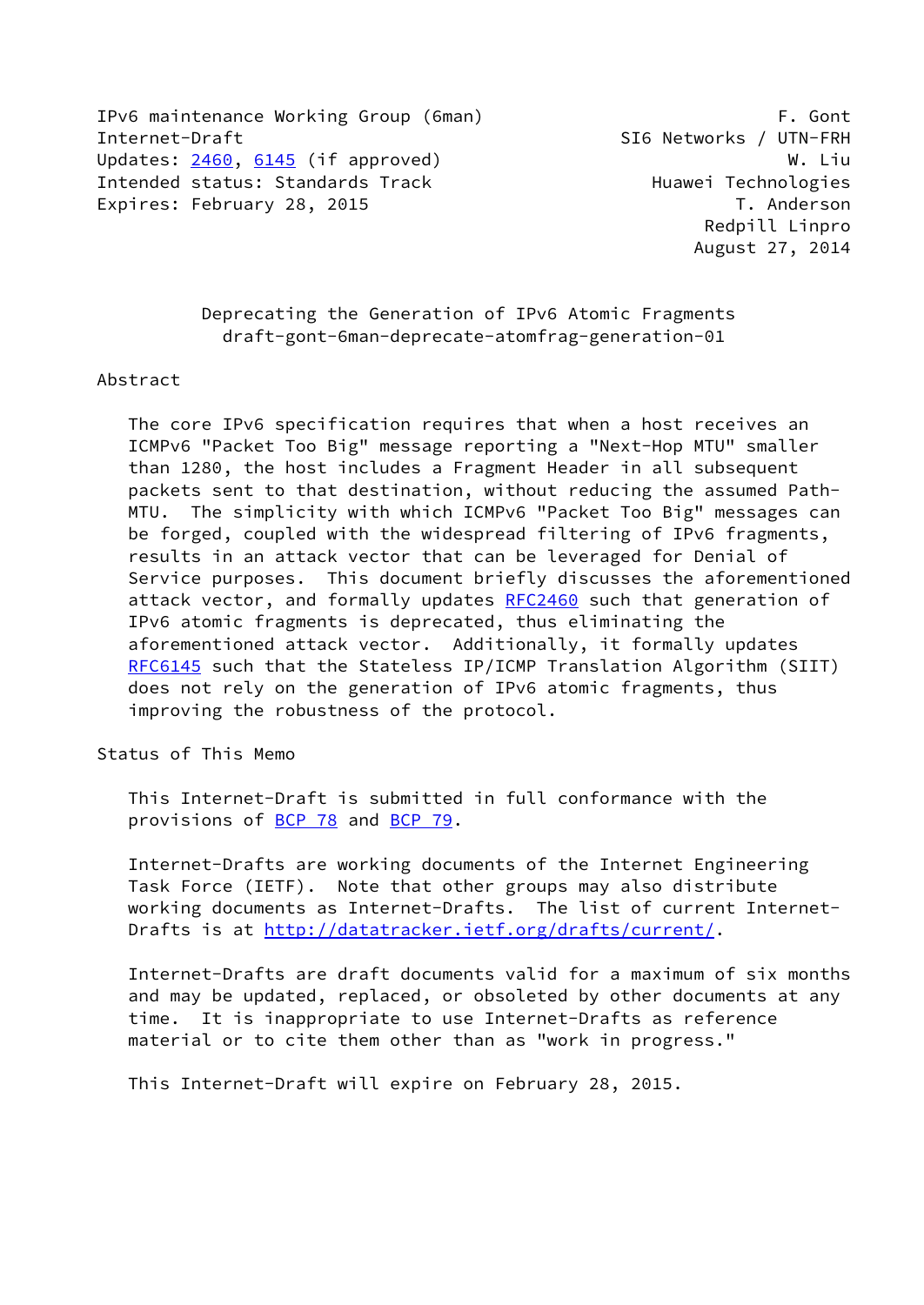### <span id="page-1-1"></span>Copyright Notice

 Copyright (c) 2014 IETF Trust and the persons identified as the document authors. All rights reserved.

This document is subject to **[BCP 78](https://datatracker.ietf.org/doc/pdf/bcp78)** and the IETF Trust's Legal Provisions Relating to IETF Documents [\(http://trustee.ietf.org/license-info](http://trustee.ietf.org/license-info)) in effect on the date of publication of this document. Please review these documents carefully, as they describe your rights and restrictions with respect to this document. Code Components extracted from this document must include Simplified BSD License text as described in Section 4.e of the Trust Legal Provisions and are provided without warranty as described in the Simplified BSD License.

# Table of Contents

|    |                                                            | $\overline{\phantom{0}}$ 2 |
|----|------------------------------------------------------------|----------------------------|
| 2. |                                                            |                            |
| 3. | Denial of Service (DoS) attack vector $\dots$              | $\frac{3}{2}$              |
| 4. | Additional Considerations 5                                |                            |
| 5. |                                                            |                            |
| 6. |                                                            |                            |
| 7. |                                                            | 14                         |
| 8. |                                                            |                            |
| 9. |                                                            |                            |
|    |                                                            |                            |
|    | 10.1. Normative References 15                              |                            |
|    | 10.2. Informative References 15                            |                            |
|    | Appendix A. Small Survey of OSes that Fail to Produce IPv6 |                            |
|    | Atomic Fragments 16                                        |                            |
|    |                                                            |                            |
|    |                                                            |                            |

# <span id="page-1-0"></span>[1](#page-1-0). Introduction

 [RFC2460] specifies the IPv6 fragmentation mechanism, which allows IPv6 packets to be fragmented into smaller pieces such that they fit in the Path-MTU to the intended destination(s).

Section [5 of \[RFC2460\]](https://datatracker.ietf.org/doc/pdf/rfc2460#section-5) states that, when a host receives an ICMPv6 "Packet Too Big" message [\[RFC4443](https://datatracker.ietf.org/doc/pdf/rfc4443)] advertising a "Next-Hop MTU" smaller than 1280 (the minimum IPv6 MTU), the host is not required to reduce the assumed Path-MTU, but must simply include a Fragment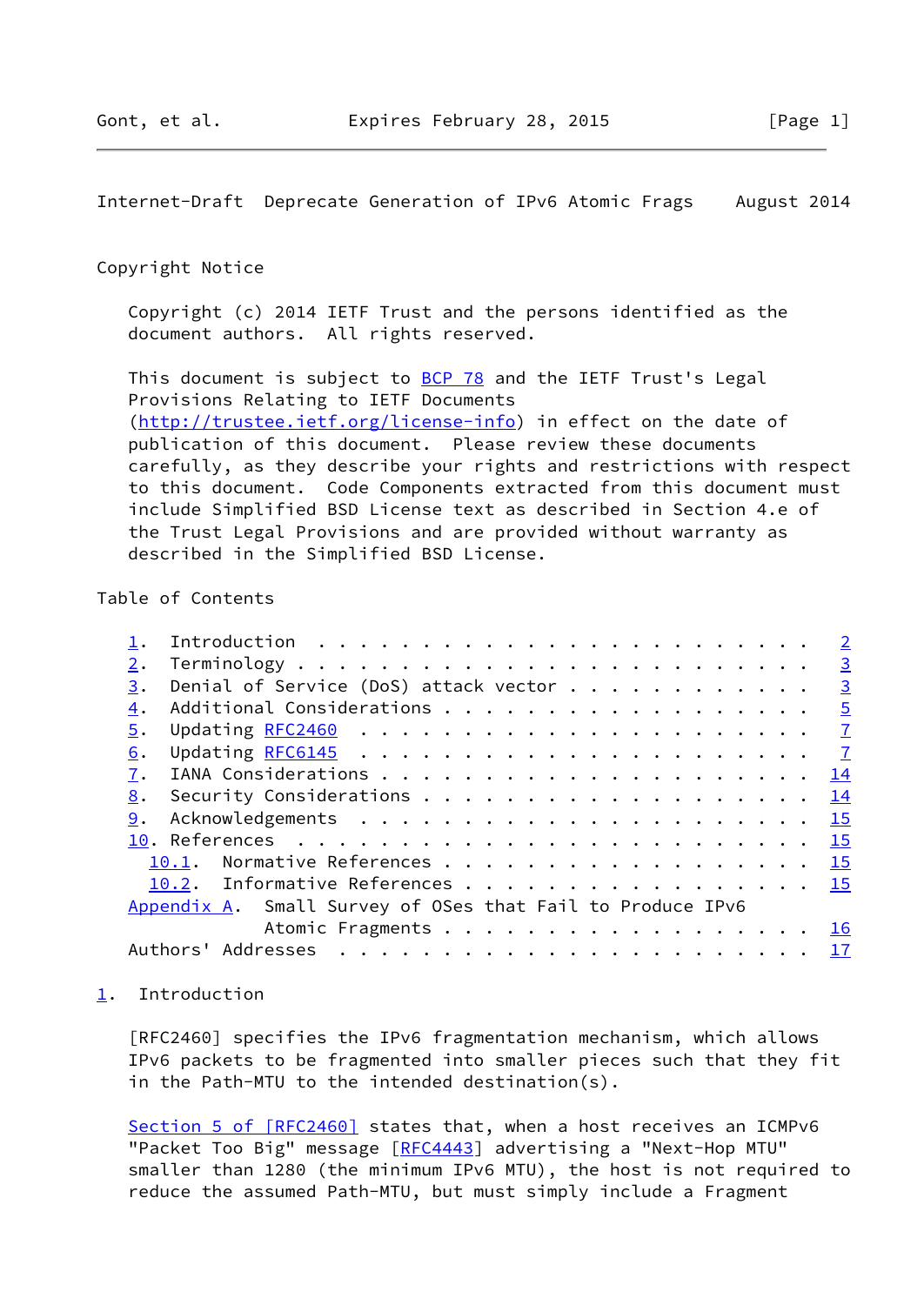Header in all subsequent packets sent to that destination. The resulting packets will thus \*not\* be actually fragmented into several pieces, but rather just include a Fragment Header with both the "Fragment Offset" and the "M" flag set to 0 (we refer to these packets as "atomic fragments"). As required by [\[RFC6946](https://datatracker.ietf.org/doc/pdf/rfc6946)], these

Gont, et al. Expires February 28, 2015 [Page 2]

<span id="page-2-1"></span>Internet-Draft Deprecate Generation of IPv6 Atomic Frags August 2014

 atomic fragments are essentially processed by the destination host as non-fragment traffic (since there are not really any fragments to be reassembled). IPv6/IPv4 translators will typically employ the Fragment Identification information found in the Fragment Header to select an appropriate Fragment Identification value for the resulting IPv4 fragments.

 While atomic fragments might seem rather benign, there are scenarios in which the generation of IPv6 atomic fragments can introduce an attack vector that can be exploited for denial of service purposes. Since there are concrete security implications arising from the generation of IPv6 atomic fragments, and there is no real gain in generating IPv6 atomic fragments (as opposed to e.g. having IPv6/IPv4 translators generate a Fragment Identification value themselves), this document formally updates [\[RFC2460](https://datatracker.ietf.org/doc/pdf/rfc2460)], forbidding the generation of IPv6 atomic fragments, such that the aforementioned attack vector is eliminated. Additionally, it formally updates [[RFC6145](https://datatracker.ietf.org/doc/pdf/rfc6145)] such that the Stateless IP/ICMP Translation Algorithm (SIIT) does not rely on the generation of IPv6 atomic fragments.

[Section 3](#page-3-0) describes some possible attack scenarios. [Section 4](#page-4-0) provides additional considerations regarding the usefulness of generating IPv6 atomic fragments. [Section 5](#page-6-0) formally updates [RFC2460](https://datatracker.ietf.org/doc/pdf/rfc2460) such that this attack vector is eliminated. [Section 6](#page-7-0) formally updates [RFC6145](https://datatracker.ietf.org/doc/pdf/rfc6145) such that it does not relies on the generation of IPv6 atomic fragments.

<span id="page-2-0"></span>[2](#page-2-0). Terminology

IPv6 atomic fragments

 IPv6 packets that contain a Fragment Header with the Fragment Offset set to 0 and the M flag set to 0 (as defined by  $[RECS946]$ ).

 The key words "MUST", "MUST NOT", "REQUIRED", "SHALL", "SHALL NOT", "SHOULD", "SHOULD NOT", "RECOMMENDED", "MAY", and "OPTIONAL" in this document are to be interpreted as described in [RFC 2119 \[RFC2119](https://datatracker.ietf.org/doc/pdf/rfc2119)].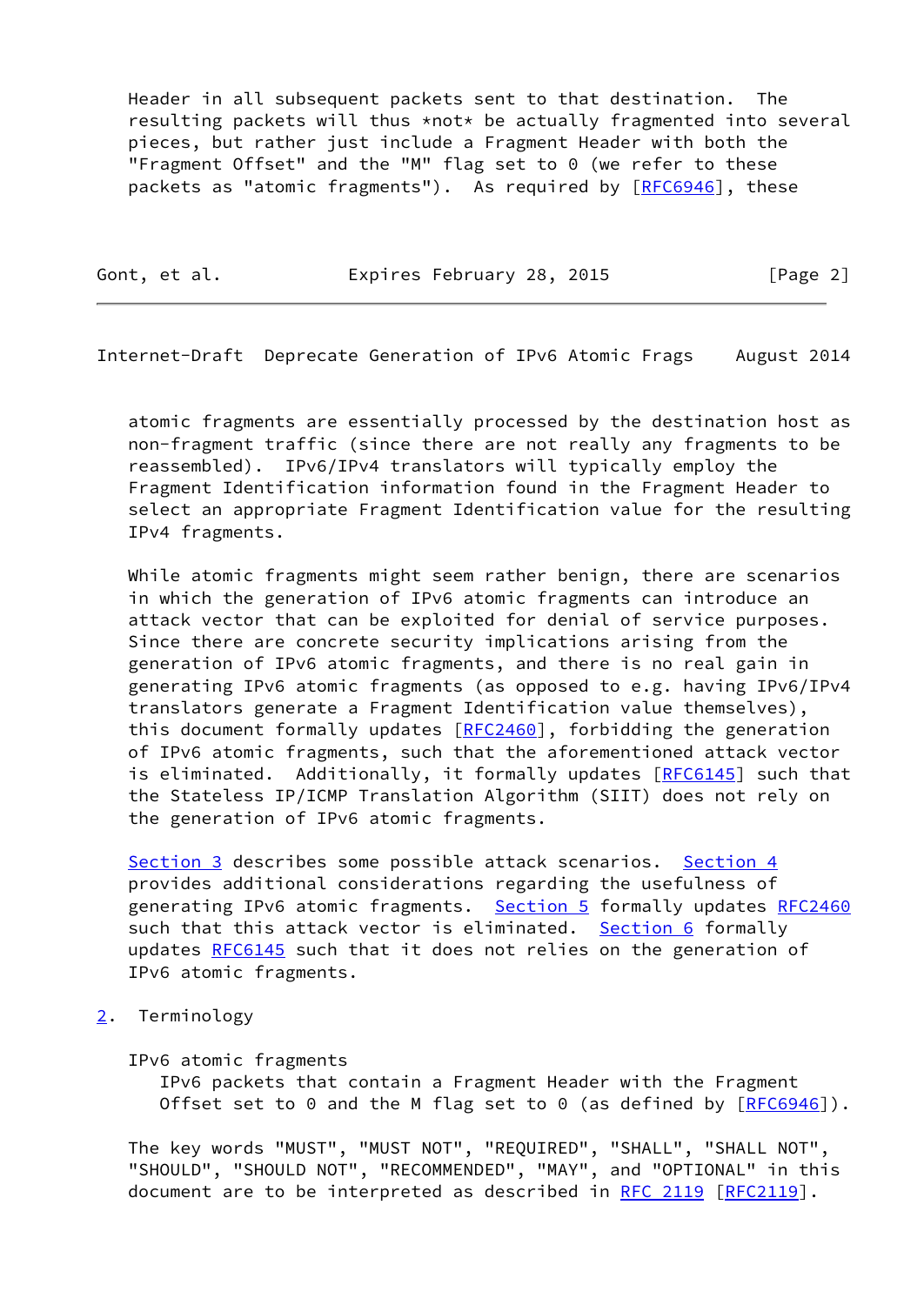#### <span id="page-3-0"></span>[3](#page-3-0). Denial of Service (DoS) attack vector

 Let us assume that Host A is communicating with Server B, and that, as a result of the widespread filtering of IPv6 packets with extension headers (including fragmentation) [\[I-D.gont-v6ops-ipv6-ehs-in-real-world](#page-17-2)], some intermediate node filters fragments between Host A and Server B. If an attacker sends a forged ICMPv6 "Packet Too Big" (PTB) error message to server B, reporting a Next-Hop MTU smaller than 1280, this will trigger the generation of IPv6 atomic fragments from that moment on (as required by  $[REC2460]$ ). When server B starts sending IPv6 atomic fragments

Gont, et al. Expires February 28, 2015 [Page 3]

Internet-Draft Deprecate Generation of IPv6 Atomic Frags August 2014

 (in response to the received ICMPv6 PTB), these packets will be dropped, since we previously noted that packets with IPv6 EHs were being dropped between Host A and Server B. Thus, this situation will result in a Denial of Service (DoS) scenario.

 Another possible scenario is that in which two BGP peers are employing IPv6 transport, and they implement ACLs to drop IPv6 fragments (to avoid control-plane attacks). If the aforementioned BGP peers drop IPv6 fragments but still honor received ICMPv6 Packet Too Big error messages, an attacker could easily attack the peering session by simply sending an ICMPv6 PTB message with a reported MTU smaller than 1280 bytes. Once the attack packet has been fired, it will be the aforementioned routers themselves the ones dropping their own traffic.

 The aforementioned attack vector is exacerbated by the following factors:

- o The attacker does not need to forge the IPv6 Source Address of his attack packets. Hence, deployment of simple **BCP38** filters will not help as a counter-measure.
- o Only the IPv6 addresses of the IPv6 packet embedded in the ICMPv6 payload need to be forged. While one could envision filtering devices enforcing **BCP38-style filters on the ICMPv6 payload**, the use of extension (by the attacker) could make this difficult, if at all possible.
- o Many implementations fail to perform validation checks on the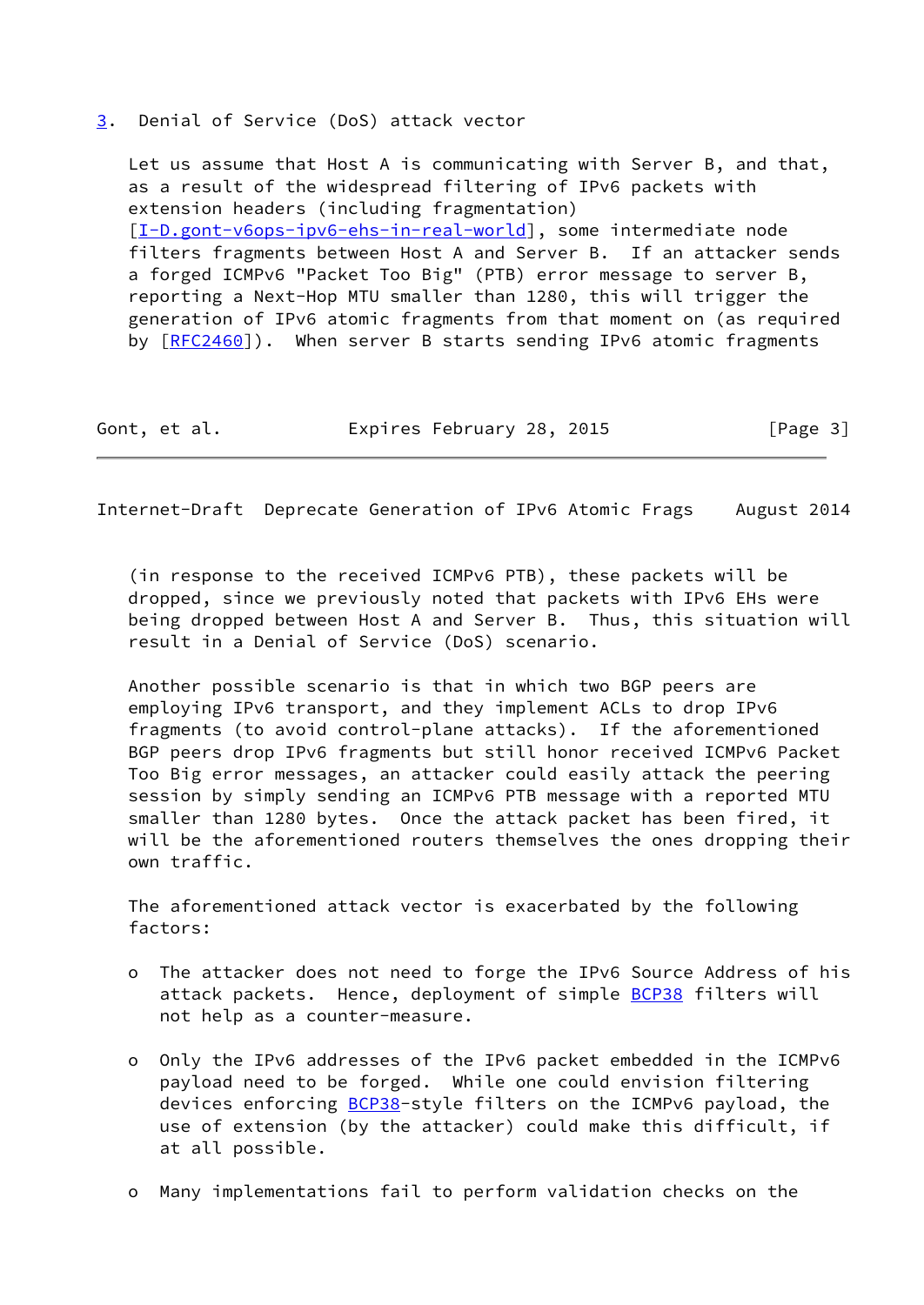received ICMPv6 error messages, as recommended in [Section](https://datatracker.ietf.org/doc/pdf/rfc4443#section-5.2) 5.2 of [RFC4443] and documented in [\[RFC5927](https://datatracker.ietf.org/doc/pdf/rfc5927)]. It should be noted that in some cases, such as when an ICMPv6 error message has (supposedly) been elicited by a connection-less transport protocol (or some other connection-less protocol being encapsulated in IPv6), it may be virtually impossible to perform validation checks on the received ICMPv6 error messages. And, because of IPv6 extension headers, the ICMPv6 payload might not even contain any useful information on which to perform validation checks.

- o Upon receipt of one of the aforementioned ICMPv6 "Packet Too Big" error messages, the Destination Cache [\[RFC4861](https://datatracker.ietf.org/doc/pdf/rfc4861)] is usually updated to reflect that any subsequent packets to such destination should include a Fragment Header. This means that a single ICMPv6 "Packet Too Big" error message might affect multiple communication instances (e.g., TCP connections) with such destination.
- o As noted in [Section 4,](#page-4-0) SIIT [\[RFC6145](https://datatracker.ietf.org/doc/pdf/rfc6145)] is the only technology which currently makes use of atomic fragments. Unfortunately, an IPv6

| Gont, et al. | Expires February 28, 2015 |  | [Page 4] |
|--------------|---------------------------|--|----------|
|              |                           |  |          |

<span id="page-4-1"></span>Internet-Draft Deprecate Generation of IPv6 Atomic Frags August 2014

 node cannot easily limit its exposure to the aforementioned attack vector by only generating IPv6 atomic fragments towards IPv4 destinations behind a stateless translator. This is due to the fact that Section [3.3 of RFC6052](https://datatracker.ietf.org/doc/pdf/rfc6052#section-3.3) [\[RFC6052](https://datatracker.ietf.org/doc/pdf/rfc6052)] encourages operators to use a Network-Specific Prefix (NSP) that maps the IPv4 address space into IPv6. When an NSP is being used, IPv6 addresses representing IPv4 nodes (reached through a stateless translator) are indistinguishable from native IPv6 addresses.

<span id="page-4-0"></span>[4](#page-4-0). Additional Considerations

Besides the security assessment provided in  $Section 3$ , it is interesting to evaluate the pros and cons of having an IPv6-to-IPv4 translating router rely on the generation of IPv6 atomic fragments.

 Relying on the generation of IPv6 atomic fragments implies a reliance on:

- 1. ICMPv6 packets arriving from the translator to the IPv6 node
- 2. The ability of the nodes receiving ICMPv6 PTB messages reporting an MTU smaller than 1280 bytes to actually produce atomic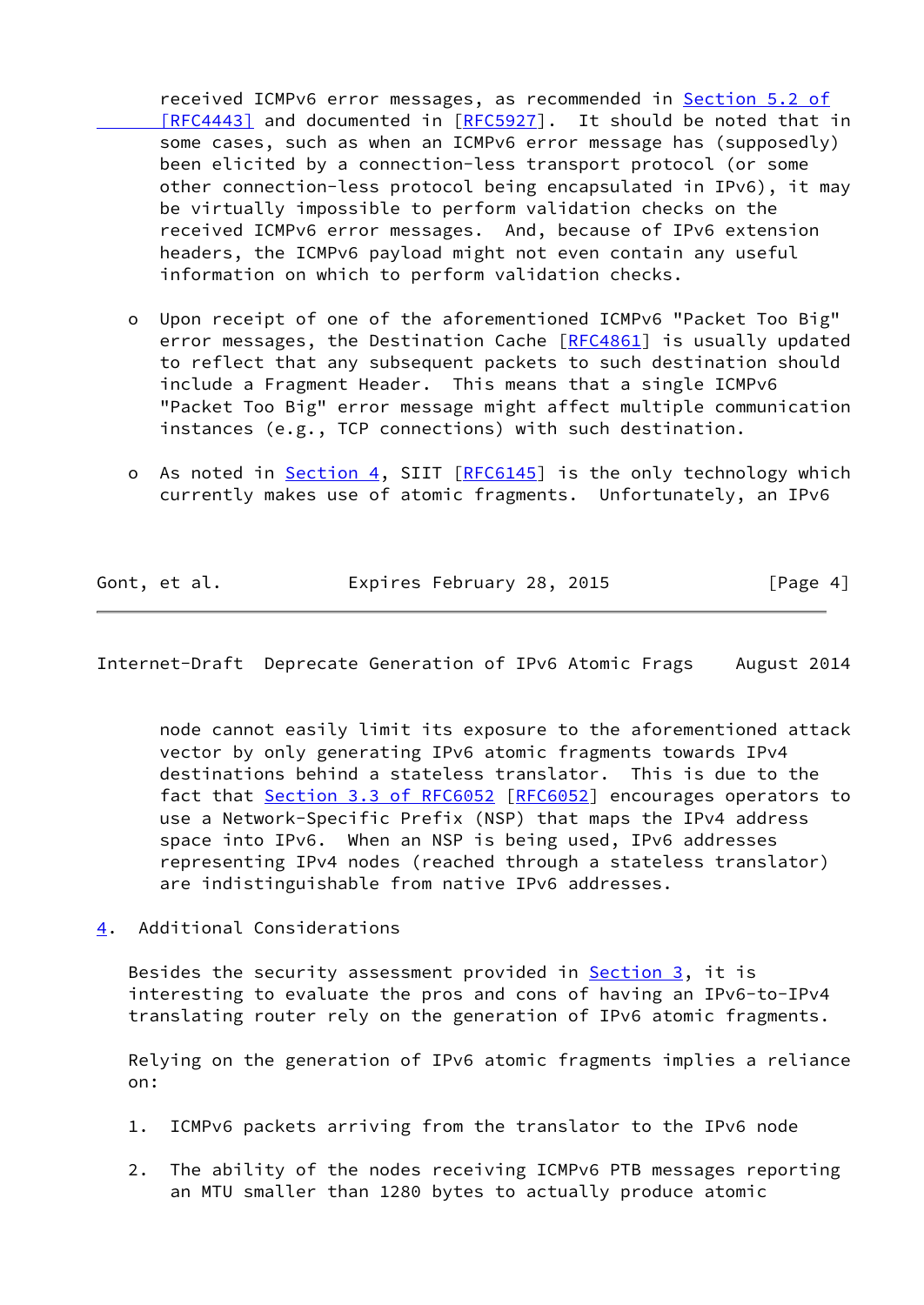fragments

3. Support for IPv6 fragmentation on the IPv6 side of the translator

Unfortunately,

- There exists a fair share of evidence of ICMPv6 Packet Too Big messages being dropped on the public Internet (for instance, that is one of the reasons for which PLPMTUD  $[REC4821]$  was produced). Therefore, relying on such messages being successfully delivered will affect the robustness of the protocol that relies on them.
- o A number of IPv6 implementations have been known to fail to generate IPv6 atomic fragments in response to ICMPv6 PTB messages reporting an MTU smaller than 1280 bytes (see [Appendix A](#page-17-0) for a small survey). Additionally, results included in [Section](https://datatracker.ietf.org/doc/pdf/rfc6145#section-6) 6 of  [\[RFC6145\]](https://datatracker.ietf.org/doc/pdf/rfc6145#section-6) note that 57% of the tested web servers failed to produce IPv6 atomic fragments in response to ICMPv6 PTB messages reporting an MTU smaller than 1280 bytes. Thus, any protocol relying on IPv6 atomic fragment generation for proper functioning will have interoperability problems with the aforementioned IPv6 stacks.
- o IPv6 atomic fragment generation represents a case in which fragmented traffic is produced where otherwise it would not be needed. Since there is widespread filtering of IPv6 fragments in

| Expires February 28, 2015<br>Gont, et al. | [Page 5] |
|-------------------------------------------|----------|
|-------------------------------------------|----------|

Internet-Draft Deprecate Generation of IPv6 Atomic Frags August 2014

the public Internet [\[I-D.gont-v6ops-ipv6-ehs-in-real-world](#page-17-2)], this would mean that the (unnecessary) use of IPv6 fragmentation might result, unnecessarily, in a Denial of Service situation even in legitimate cases.

 Finally, we note that SIIT essentially employs the Fragment Header of IPv6 atomic fragments to signal the translator how to set the DF bit of IPv4 datagrams (the DF bit is cleared when the IPv6 packet contains a Fragment Header, and is otherwise set to 1 when the IPv6 packet does not contain an IPv6 Fragment Header). Additionally, the translator will employ the low-order 16-bits of the IPv6 Fragment Identification for setting the IPv4 Fragment Identification. At least in theory, this is expected to reduce the Fragment ID collision rate in the following specific scenario: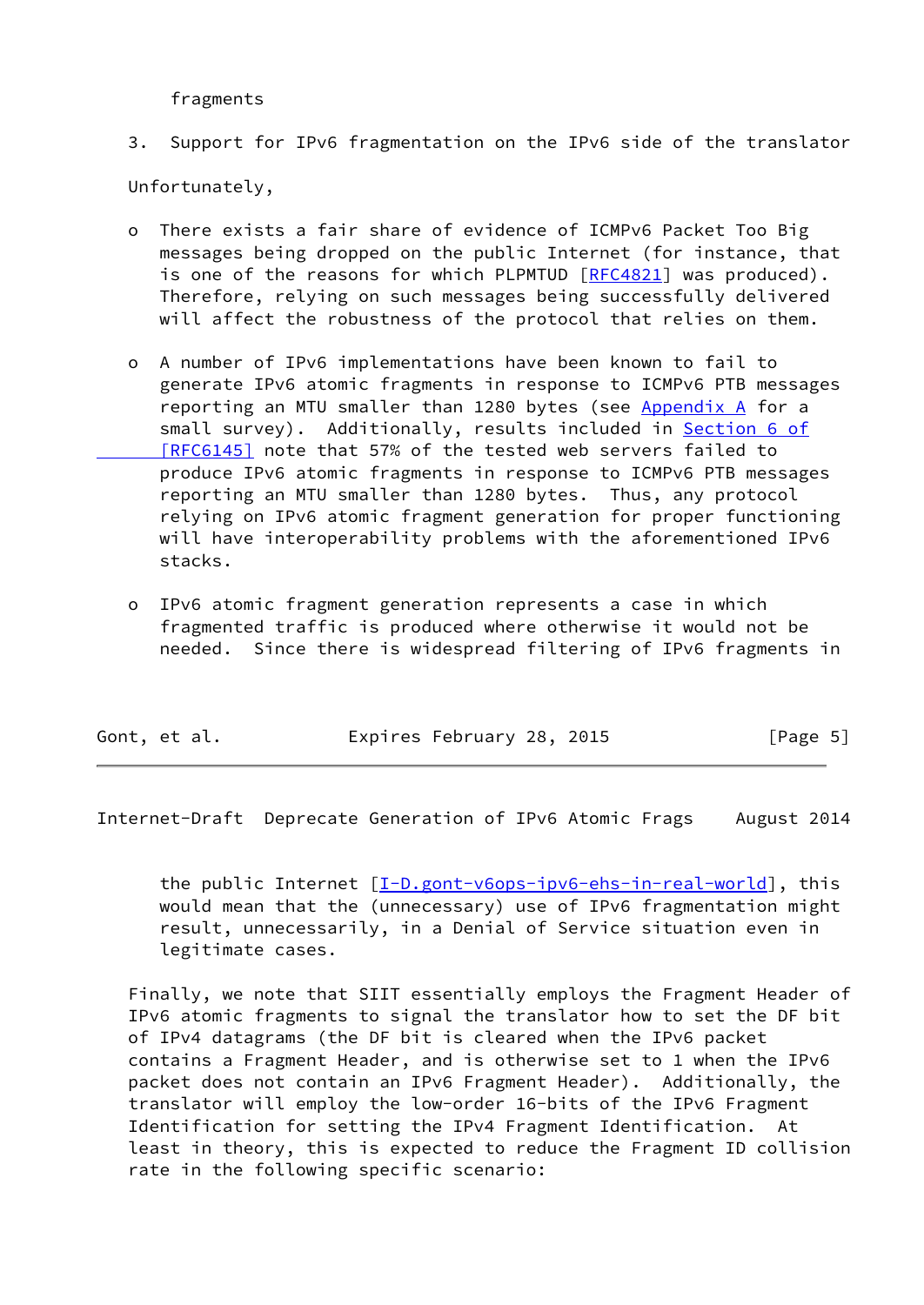- 1. An IPv6 node communicates with an IPv4 node (through SIIT)
- 2. The IPv4 node is located behind an IPv4 link with an MTU < 1260
- 3. ECMP routing [\[RFC2992](https://datatracker.ietf.org/doc/pdf/rfc2992)] with more than one translator are employed for e.g., redundancy purposes

 In such a scenario, if each translator were to select the IPv4 Fragment Identification on its own (rather than selecting the IPv4 Fragment ID from the low-order 16-bits of the Fragment Identification of atomic fragments), this could possibly lead to IPv4 Fragment ID collisions. However, since a number of implementations set IPv6 Fragment ID according to the output of a Pseudo-Random Number Generator (PRNG) (see Appendix B of [\[I-D.ietf-6man-predictable-fragment-id](#page-17-3)]) and the translator only

 employs the low-order 16-bits of such value, it is very unlikely that relying on the Fragment ID of the IPv6 atomic fragment will result in a reduced Fragment ID collision rate (when compared to the case where the translator selects each IPv4 Fragment ID on its own).

Finally, we note that [[RFC6145](https://datatracker.ietf.org/doc/pdf/rfc6145)] is currently the only "consumer" of IPv6 atomic fragments, and it correctly and diligently notes (in [Section 6](#page-7-0)) the possible interoperability problems of relying on IPv6 atomic fragments, proposing as a workaround something very similar to what we propose in  $Section 6$ . We believe that, by making the more robust behavior the default behavior of the "IP/ICMP Translation Algorithm", robustness is improved, and the corresponding code is simplified.

Gont, et al. **Expires February 28, 2015** [Page 6]

<span id="page-6-1"></span>Internet-Draft Deprecate Generation of IPv6 Atomic Frags August 2014

### <span id="page-6-0"></span>[5](#page-6-0). Updating [RFC2460](https://datatracker.ietf.org/doc/pdf/rfc2460)

The following text from Section [5 of \[RFC2460\]](https://datatracker.ietf.org/doc/pdf/rfc2460#section-5):

 "In response to an IPv6 packet that is sent to an IPv4 destination (i.e., a packet that undergoes translation from IPv6 to IPv4), the originating IPv6 node may receive an ICMP Packet Too Big message reporting a Next-Hop MTU less than 1280. In that case, the IPv6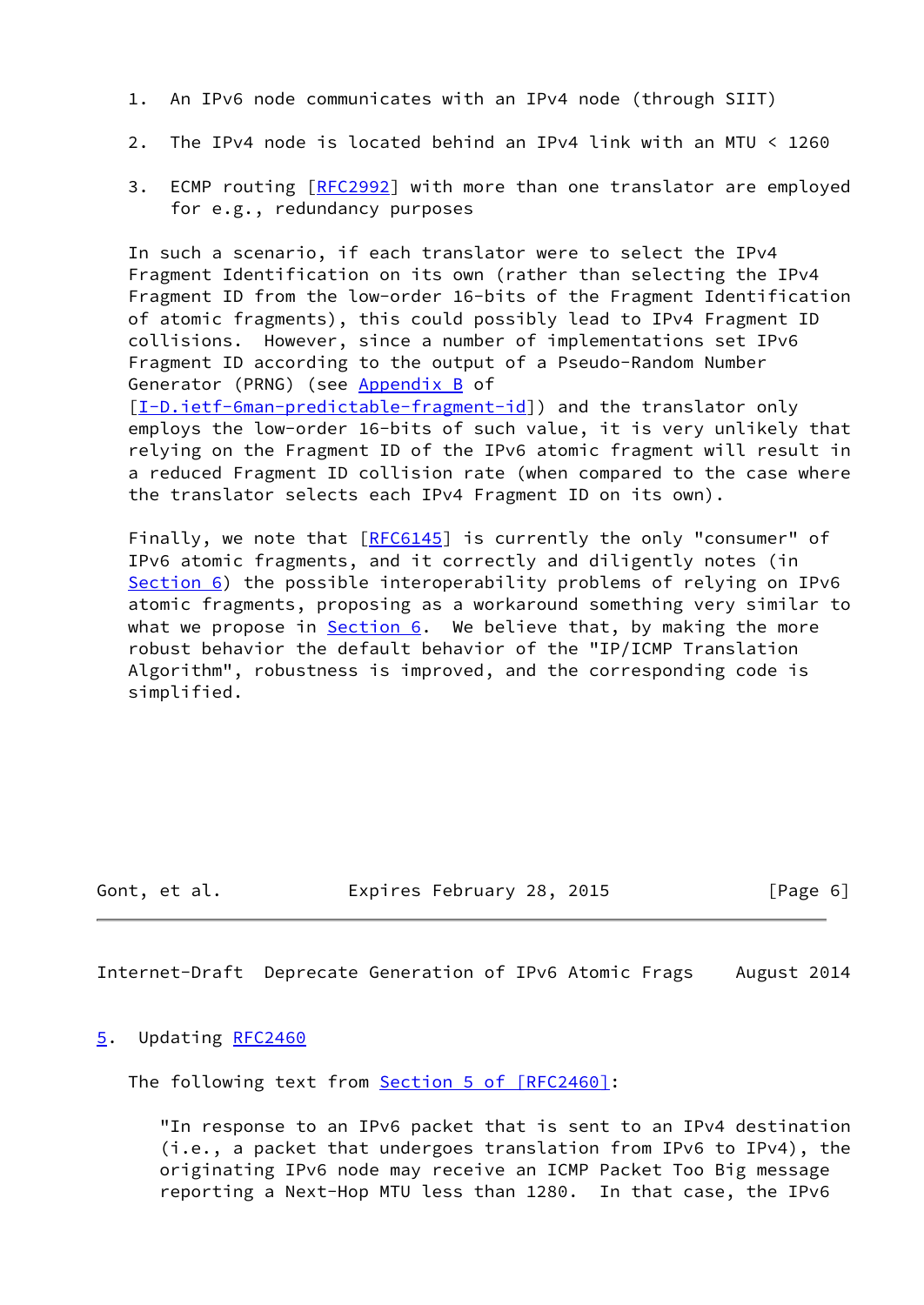node is not required to reduce the size of subsequent packets to less than 1280, but must include a Fragment header in those packets so that the IPv6-to-IPv4 translating router can obtain a suitable Identification value to use in resulting IPv4 fragments. Note that this means the payload may have to be reduced to 1232 octets (1280 minus 40 for the IPv6 header and 8 for the Fragment header), and smaller still if additional extension headers are used."

is formally replaced with:

 "An IPv6 node that receives an ICMPv6 Packet Too Big error message that reports a Next-Hop MTU smaller than 1280 bytes (the minimum IPv6 MTU) MUST NOT include a Fragment header in subsequent packets sent to the corresponding destination. That is, IPv6 nodes MUST NOT generate IPv6 atomic fragments."

### <span id="page-7-0"></span>[6](#page-7-0). Updating [RFC6145](https://datatracker.ietf.org/doc/pdf/rfc6145)

The following text from [Section 4](#page-4-0) (Translating from IPv4 to IPv6) of [\[RFC6145](https://datatracker.ietf.org/doc/pdf/rfc6145)]:

---------------- cut here -------------- cut here ---------------- When the IPv4 sender does not set the DF bit, the translator SHOULD always include an IPv6 Fragment Header to indicate that the sender allows fragmentation. The translator MAY provide a configuration function that allows the translator not to include the Fragment Header for the non-fragmented IPv6 packets.

The rules in Section 4.1 ensure that when packets are fragmented, either by the sender or by IPv4 routers, the low-order 16 bits of the fragment identification are carried end-to-end, ensuring that packets are correctly reassembled. In addition, the rules in **Section 4.1** use the presence of an IPv6 Fragment Header to indicate that the sender might not be using path MTU discovery (i.e., the packet should not have the DF flag set should it later be translated back to IPv4). --------------- cut here ------------- cut here ----------------

is formally replaced with:

Gont, et al. **Expires February 28, 2015** [Page 7]

Internet-Draft Deprecate Generation of IPv6 Atomic Frags August 2014

---------------- cut here -------------- cut here ----------------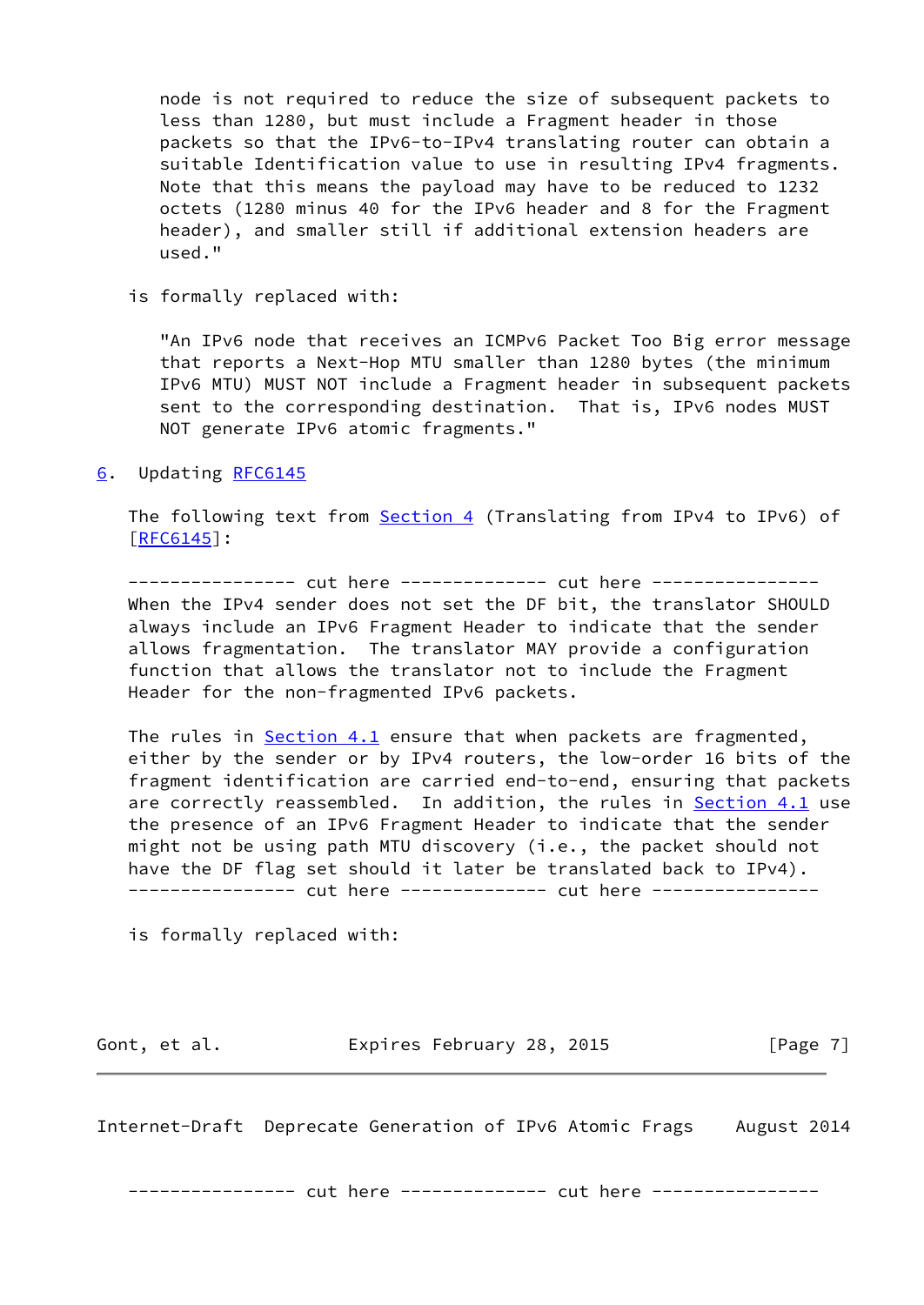The rules in Section 4.1 ensure that when packets are fragmented, either by the sender or by IPv4 routers, the low-order 16 bits of the fragment identification are carried end-to-end, ensuring that packets are correctly reassembled.

---------------- cut here -------------- cut here ----------------

The following text from **Section 4.1** ("Translating IPv4 Headers into IPv6 Headers") of [[RFC6145](https://datatracker.ietf.org/doc/pdf/rfc6145)]:

--------------- cut here ------------- cut here ---------------- If there is a need to add a Fragment Header (the DF bit is not set or the packet is a fragment), the header fields are set as above with the following exceptions:

---------------- cut here -------------- cut here ----------------

is formally replaced with:

--------------- cut here ------------- cut here ---------------- If there is a need to add a Fragment Header (the packet is a fragment), the header fields are set as above with the following exceptions:

--------------- cut here ------------- cut here ----------------

The following text from **Section 4.2** ("Translating ICMPv4 Headers into ICMPv6 Headers") of [\[RFC6145](https://datatracker.ietf.org/doc/pdf/rfc6145)]:

--------------- cut here ------------- cut here --------------- Code 4 (Fragmentation Needed and DF was Set): Translate to an ICMPv6 Packet Too Big message (Type 2) with Code set to 0. The MTU field MUST be adjusted for the difference between the IPv4 and IPv6 header sizes, i.e., minimum(advertised MTU+20, MTU\_of\_IPv6\_nexthop, (MTU\_of\_IPv4\_nexthop)+20). Note that if the IPv4 router set the MTU field to zero, i.e., the router does not implement [\[RFC1191](https://datatracker.ietf.org/doc/pdf/rfc1191)], then the translator MUST use the plateau values specified in [\[RFC1191](https://datatracker.ietf.org/doc/pdf/rfc1191)] to determine a likely path MTU and include that path MTU in the ICMPv6 packet. (Use the greatest plateau value that is less than the returned Total Length field.) --------------- cut here -------------- cut here ----------------

is formally replaced with: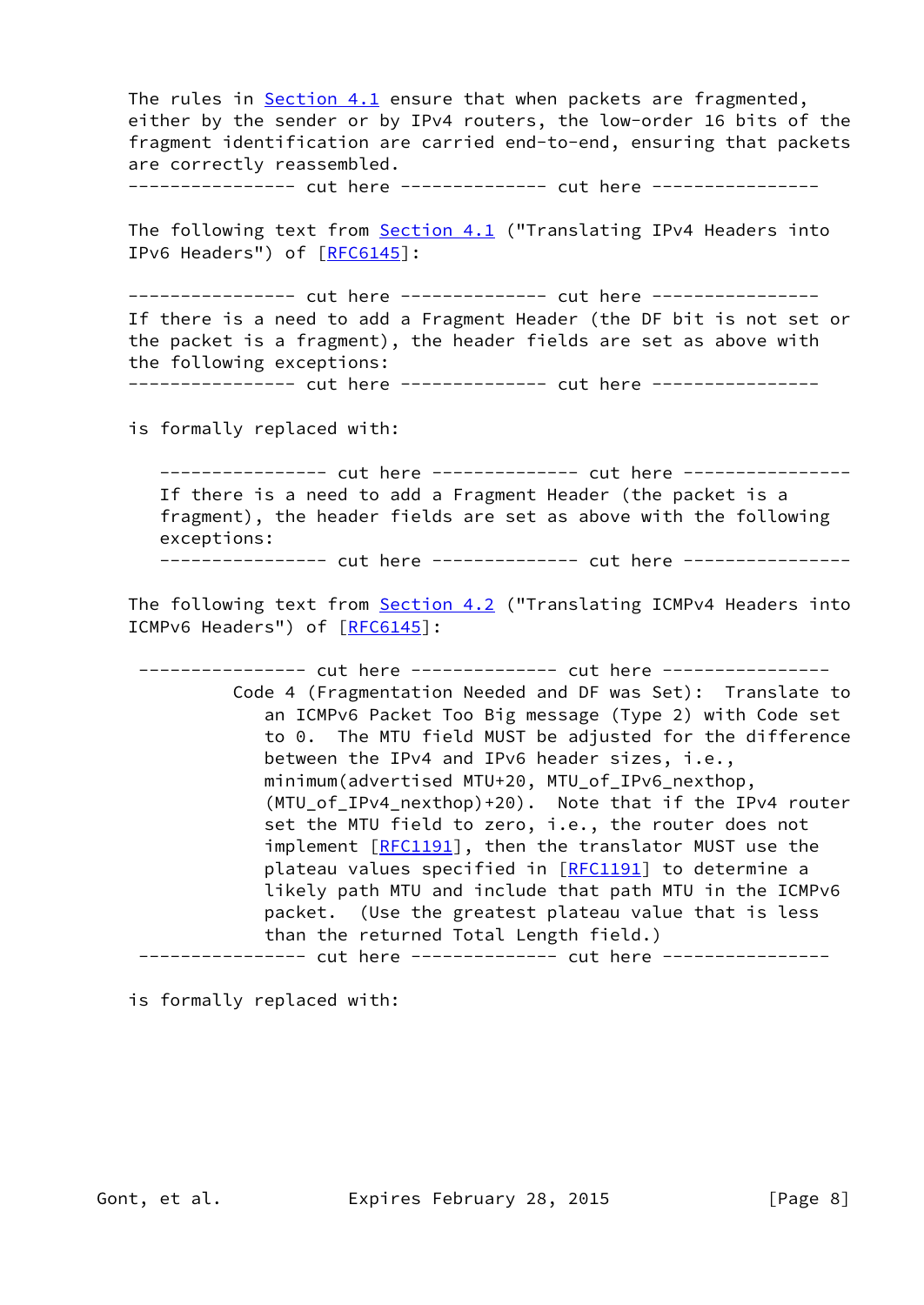---------------- cut here -------------- cut here ---------------- Code 4 (Fragmentation Needed and DF was Set): Translate to an ICMPv6 Packet Too Big message (Type 2) with Code set to 0. The MTU field MUST be adjusted for the difference between the IPv4 and IPv6 header sizes, but MUST NOT be set to a value smaller than the minimum IPv6 MTU (1280 bytes). That is, it should be set to maximum(1280, minimum(advertised MTU+20, MTU\_of\_IPv6\_nexthop, (MTU\_of\_IPv4\_nexthop)+20)). Note that if the IPv4 router set the MTU field to zero, i.e., the router does not implement [[RFC1191](https://datatracker.ietf.org/doc/pdf/rfc1191)], then the translator MUST use the plateau values specified in [\[RFC1191](https://datatracker.ietf.org/doc/pdf/rfc1191)] to determine a likely path MTU and include that path MTU in the ICMPv6 packet. (Use the greatest plateau value that is less than the returned Total Length field, but that is larger than or equal to 1280.) ----------- cut here -------------- cut here ----------------

The following text from **Section 5** ("Translating from IPv6 to IPv4") of [[RFC6145\]](https://datatracker.ietf.org/doc/pdf/rfc6145):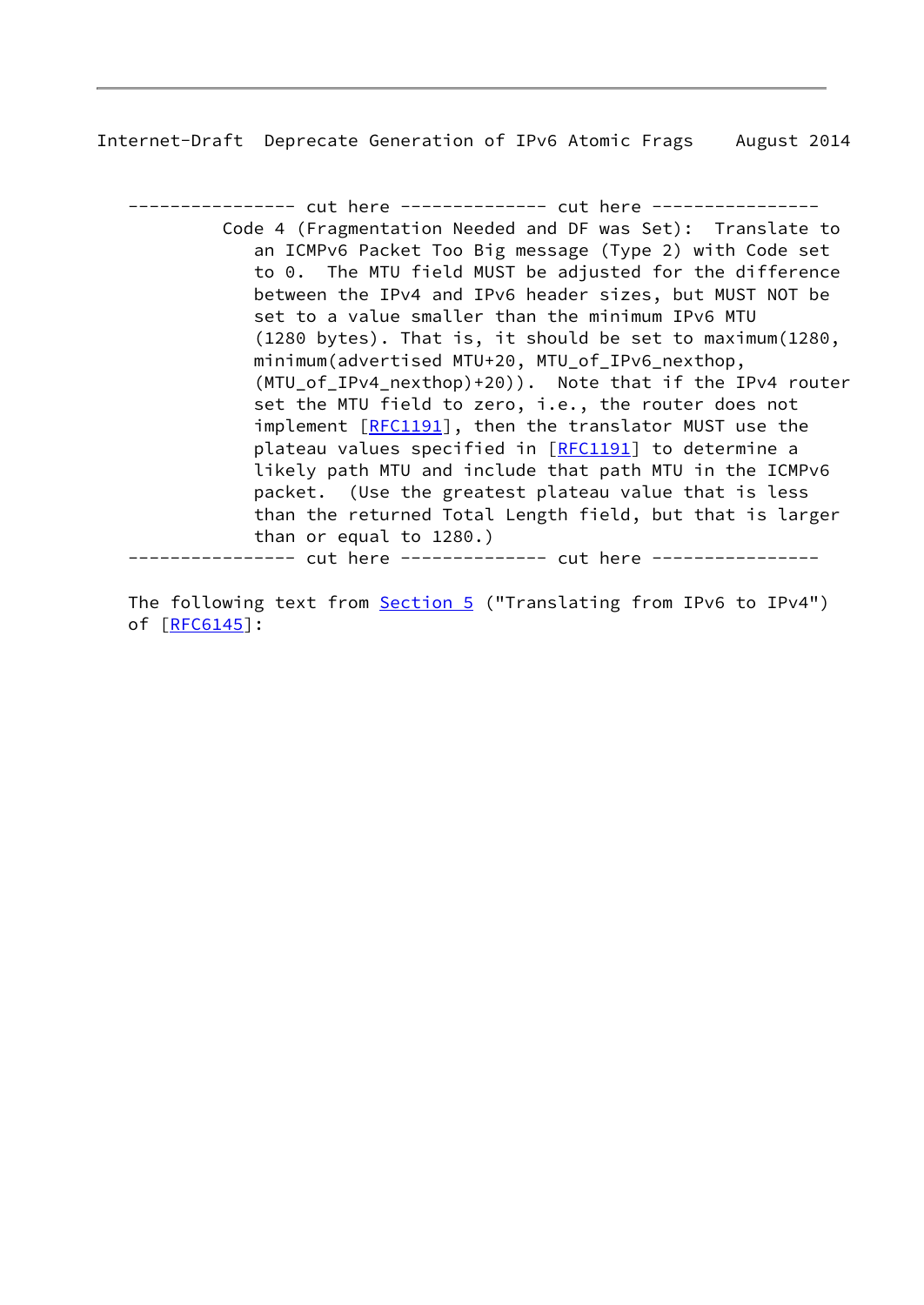--------------- cut here ------------- cut here ---------------- There are some differences between IPv6 and IPv4 (in the areas of fragmentation and the minimum link MTU) that affect the translation. An IPv6 link has to have an MTU of 1280 bytes or greater. The corresponding limit for IPv4 is 68 bytes. Path MTU discovery across a translator relies on ICMP Packet Too Big messages being received and processed by IPv6 hosts, including an ICMP Packet Too Big that indicates the MTU is less than the IPv6 minimum MTU. This requirement is described in Section [5 of \[RFC2460\]](https://datatracker.ietf.org/doc/pdf/rfc2460#section-5) (for IPv6's 1280-octet minimum MTU) and Section [5 of \[RFC1883\]](https://datatracker.ietf.org/doc/pdf/rfc1883#section-5) (for IPv6's previous 576-octet minimum MTU).

 In an environment where an ICMPv4 Packet Too Big message is translated to an ICMPv6 Packet Too Big message, and the ICMPv6 Packet Too Big message is successfully delivered to and correctly processed by the IPv6 hosts (e.g., a network owned/operated by the same entity that owns/operates the translator), the translator can rely on IPv6 hosts sending subsequent packets to the same IPv6 destination with IPv6 Fragment Headers. In such an environment, when the translator receives an IPv6 packet with a Fragment Header, the translator SHOULD generate the IPv4 packet with a cleared Don't Fragment bit, and with its identification value from the IPv6 Fragment Header, for all of the IPv6 fragments (MF=0 or MF=1).

 In an environment where an ICMPv4 Packet Too Big message is filtered (by a network firewall or by the host itself) or not correctly processed by the IPv6 hosts, the IPv6 host will never generate an IPv6 packet with the IPv6 Fragment Header. In such an environment, the translator SHOULD set the IPv4 Don't Fragment bit. While setting the Don't Fragment bit may create PMTUD black holes [\[RFC2923](https://datatracker.ietf.org/doc/pdf/rfc2923)] if there are IPv4 links smaller than 1260 octets, this is considered safer than causing IPv4 reassembly errors [[RFC4963](https://datatracker.ietf.org/doc/pdf/rfc4963)]. ---------------- cut here -------------- cut here ----------------

is formally replaced with: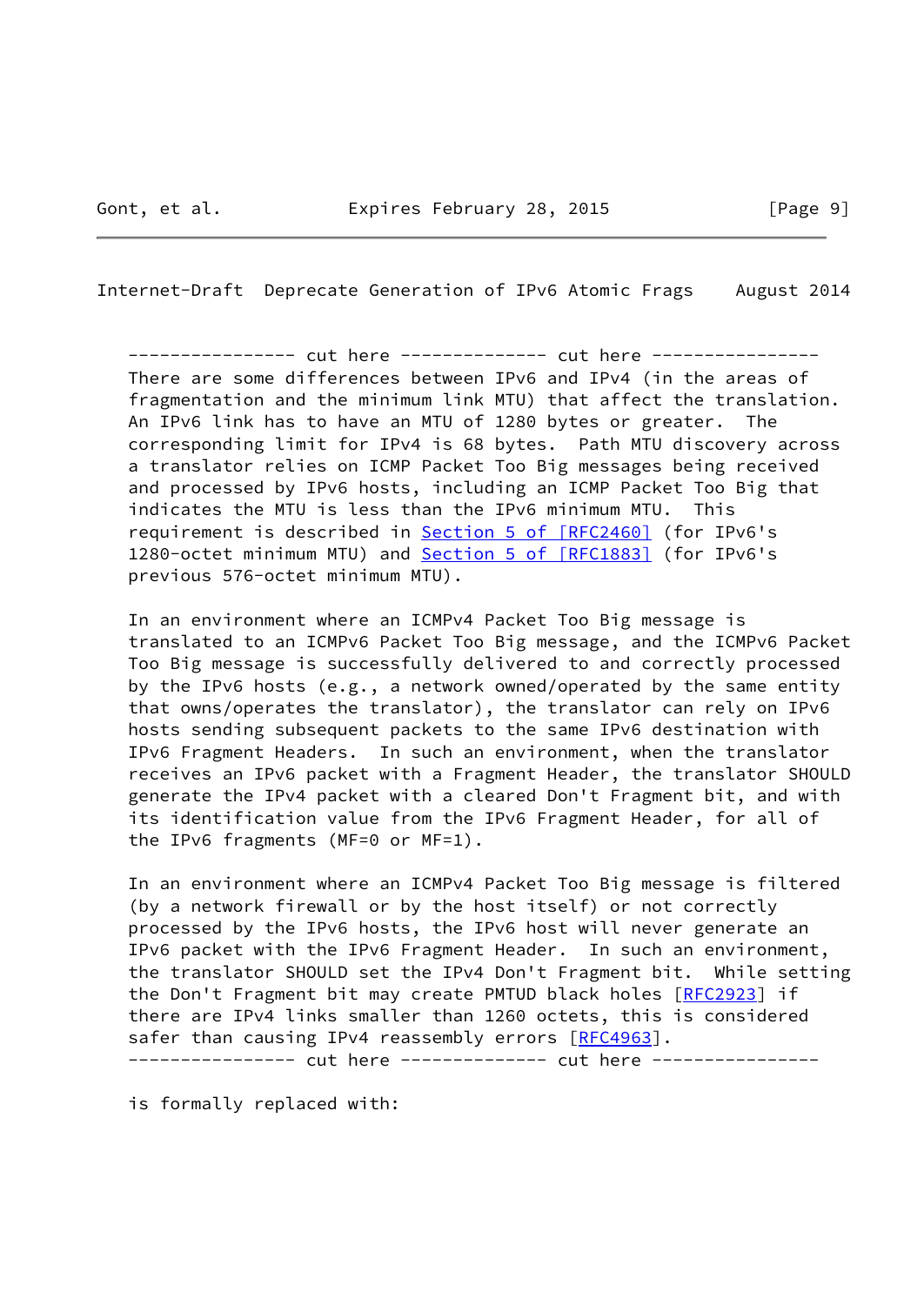Gont, et al. Expires February 28, 2015 [Page 10]

Internet-Draft Deprecate Generation of IPv6 Atomic Frags August 2014

---------------- cut here -------------- cut here ---------------- There are some differences between IPv6 and IPv4 (in the areas of fragmentation and the minimum link MTU) that affect the translation. An IPv6 link has to have an MTU of 1280 bytes or greater. The corresponding limit for IPv4 is 68 bytes. Path MTU discovery across a translator relies on ICMP Packet Too Big messages being received and processed by IPv6 hosts.

 The difference in the minimum MTUs of IPv4 and IPv6 is accommodated as follows:

- o When translating an ICMPv4 "Fragmentation Needed" packet, the indicated MTU in the resulting ICMPv6 "Packet Too Big" will never be set to a value lower than 1280. This ensures that the IPv6 nodes will never have to encounter or handle Path MTU values lower than the minimum IPv6 link MTU of 1280. See Section 4.2.
- o When the resulting IPv4 packet is smaller than or equal to 1260 bytes, the translator MUST send the packet with a cleared Don't Fragment bit. Otherwise, the packet MUST be sent with the Don't Fragment bit set. See Section 5.1.

 This approach allows Path MTU Discovery to operate end-to-end for paths whose MTU are not smaller than minimum IPv6 MTU of 1280 (which corresponds to MTU of 1260 in the IPv4 domain). On paths that have IPv4 links with MTU < 1260, the IPv4 router(s) connected to those links will fragment the packets in accordance with [Section](https://datatracker.ietf.org/doc/pdf/rfc0791#section-2.3) 2.3 of  [\[RFC0791\]](https://datatracker.ietf.org/doc/pdf/rfc0791#section-2.3).

---------------- cut here ------------- cut here ----------------

The following text from **Section 5.1** ("Translating IPv6 Headers into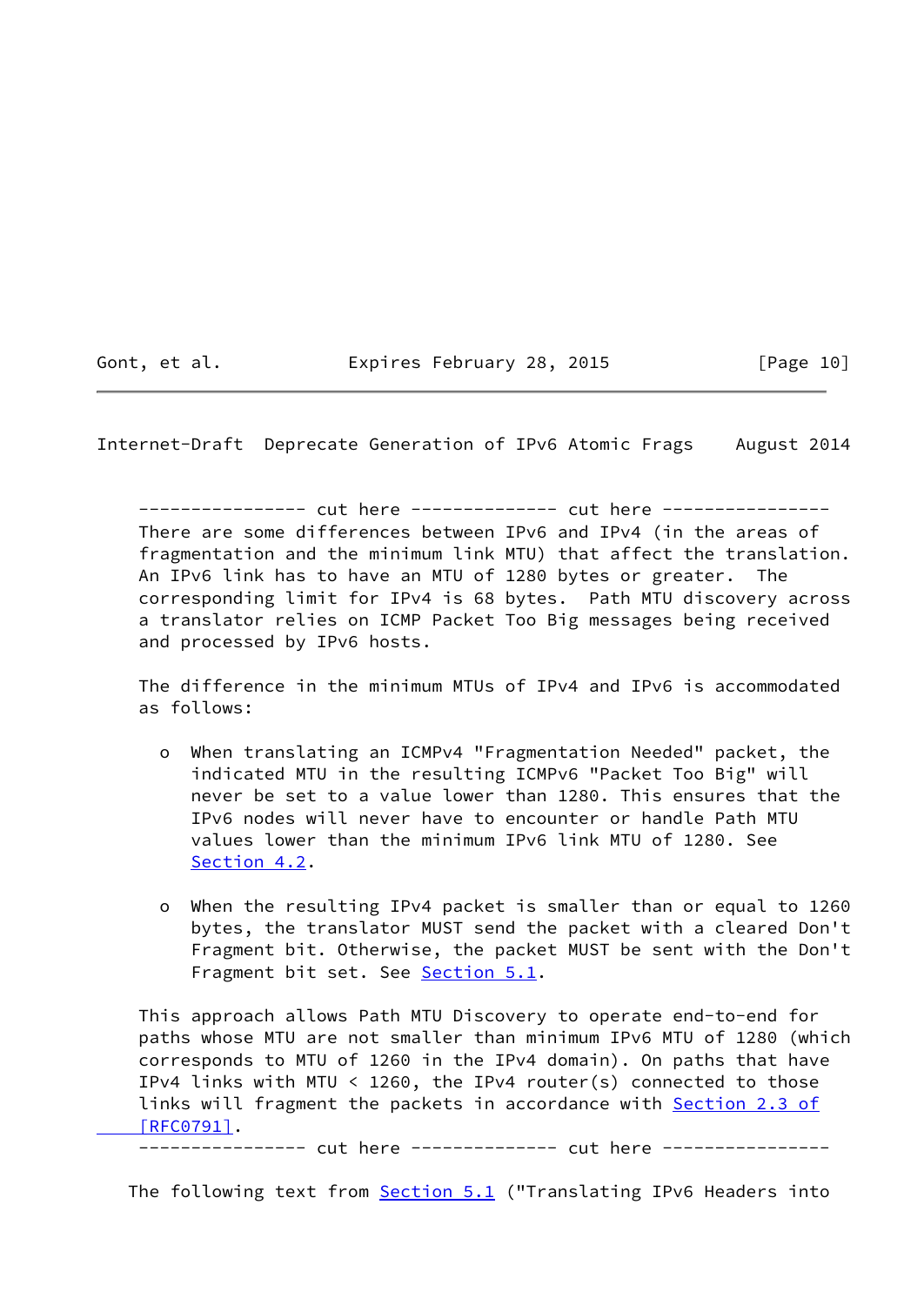```
RFC6145]:
```
Gont, et al. Expires February 28, 2015 [Page 11]

Internet-Draft Deprecate Generation of IPv6 Atomic Frags August 2014

---------------- cut here -------------- cut here ---------------- Identification: All zero. In order to avoid black holes caused by ICMPv4 filtering or non-[[RFC2460\]](https://datatracker.ietf.org/doc/pdf/rfc2460)-compatible IPv6 hosts (a workaround is discussed in  $Section 6$ , the translator MAY provide a function to generate the identification value if the packet size is greater than 88 bytes and less than or equal to 1280 bytes. The translator SHOULD provide a method for operators to enable or disable this function.

 Flags: The More Fragments flag is set to zero. The Don't Fragment (DF) flag is set to one. In order to avoid black holes caused by ICMPv4 filtering or non-[[RFC2460\]](https://datatracker.ietf.org/doc/pdf/rfc2460)-compatible IPv6 hosts (a workaround is discussed in  $Section 6$ , the translator MAY provide a function as follows. If the packet size is greater than 88 bytes and less than or equal to 1280 bytes, it sets the DF flag to zero; otherwise, it sets the DF flag to one. The translator SHOULD provide a method for operators to enable or disable this function.

---------------- cut here -------------- cut here ----------------

is formally replaced with:

---------------- cut here -------------- cut here ---------------- Identification: Set according to a Fragment Identification generator at the translator.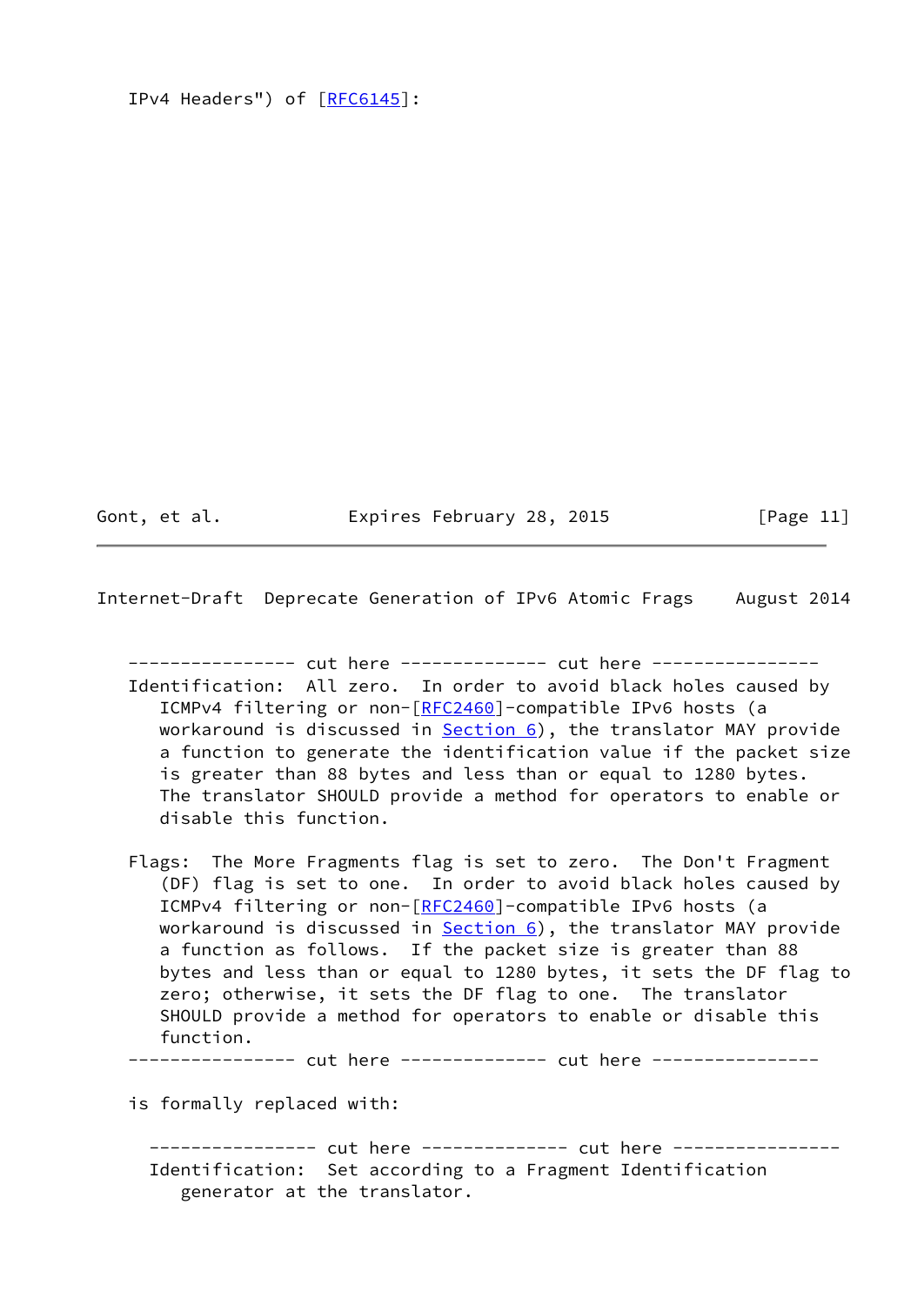Flags: The More Fragments flag is set to zero. The Don't Fragment (DF) flag is set as follows: If the packet size is less than or equal to 1260 bytes, it is set to zero; otherwise, it is set to one. ---------------- cut here -------------- cut here ----------------

The following text from **Section 5.1.1** ("IPv6 Fragment Processing") of [\[RFC6145](https://datatracker.ietf.org/doc/pdf/rfc6145)]:

---------------- cut here -------------- cut here ---------------- If a translated packet with DF set to 1 will be larger than the MTU of the next-hop interface, then the translator MUST drop the packet and send the ICMPv6 Packet Too Big (Type 2, Code 0) error message to the IPv6 host with an adjusted MTU in the ICMPv6 message. ---------------- cut here ------------- cut here ----------------

is formally replaced with:

Gont, et al. **Expires February 28, 2015** [Page 12]

Internet-Draft Deprecate Generation of IPv6 Atomic Frags August 2014

---------------- cut here -------------- cut here ---------------- If an IPv6 packet that is smaller than or equal to 1280 bytes results (after translation) in an IPv4 packet that is larger than the MTU of the next-hop interface, then the translator MUST perform IPv4 fragmentation on that packet such that it can be transferred over the constricting link.

---------------- cut here ------------- cut here ----------------

 Finally, the following text from 6 ("Special Considerations for ICMPv6 Packet Too Big") of [[RFC6145\]](https://datatracker.ietf.org/doc/pdf/rfc6145):

---------------- cut here -------------- cut here ---------------- Two recent studies analyzed the behavior of IPv6-capable web servers on the Internet and found that approximately 95% responded as expected to an IPv6 Packet Too Big that indicated MTU = 1280, but only 43% responded as expected to an IPv6 Packet Too Big that indicated an MTU < 1280. It is believed that firewalls violating Section [4.3.1 of \[RFC4890\]](https://datatracker.ietf.org/doc/pdf/rfc4890#section-4.3.1) are at fault. Both failures (the 5% wrong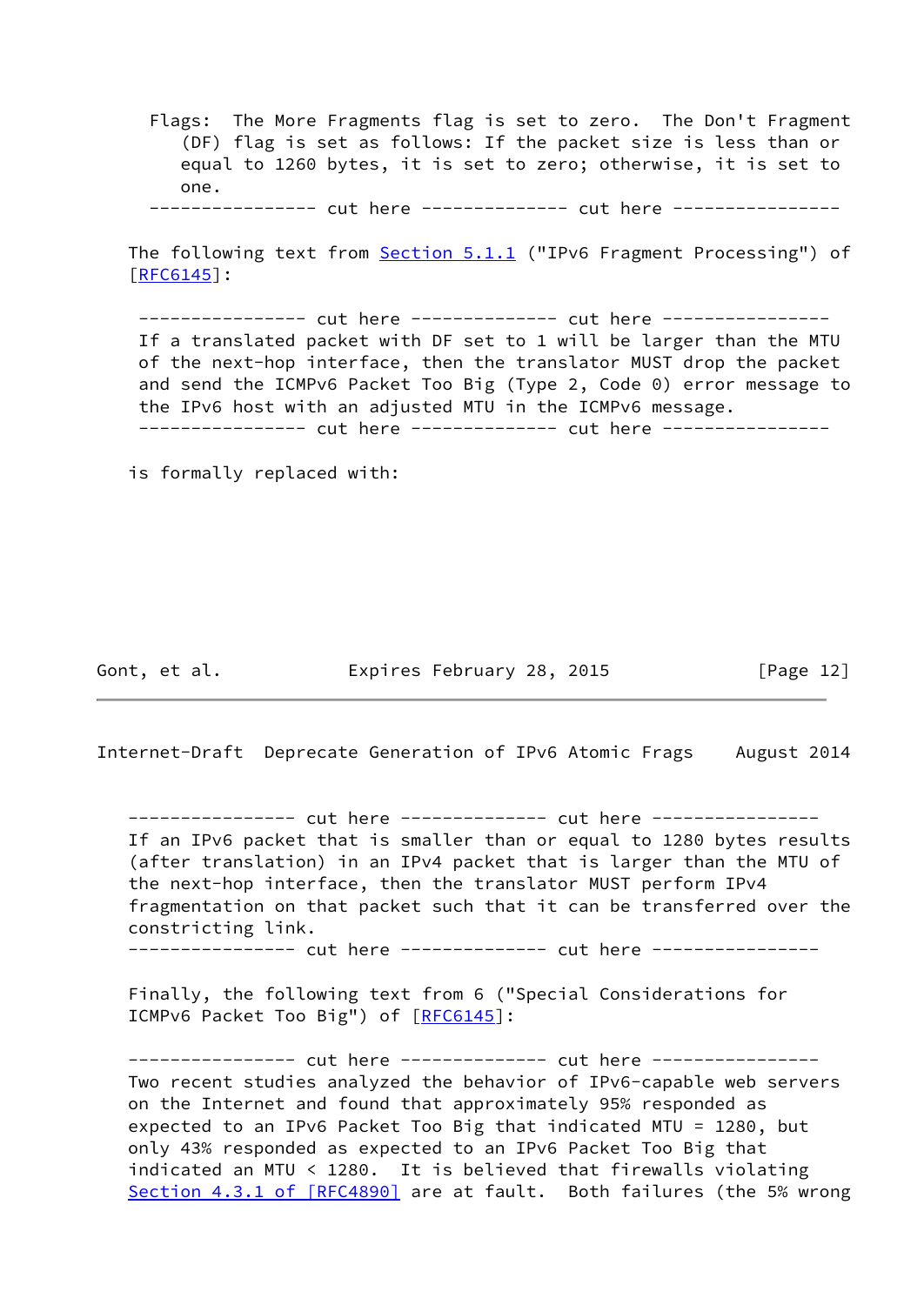response when MTU = 1280 and the 57% wrong response when MTU < 1280) will cause PMTUD black holes [\[RFC2923](https://datatracker.ietf.org/doc/pdf/rfc2923)]. Unfortunately, the translator cannot improve the failure rate of the first case (MTU = 1280), but the translator can improve the failure rate of the second case (MTU < 1280). There are two approaches to resolving the problem with sending ICMPv6 messages indicating an MTU < 1280. It SHOULD be possible to configure a translator for either of the two approaches.

 The first approach is to constrain the deployment of the IPv6/IPv4 translator by observing that four of the scenarios intended for stateless IPv6/IPv4 translators do not have IPv6 hosts on the Internet (Scenarios 1, 2, 5, and 6 described in [\[RFC6144](https://datatracker.ietf.org/doc/pdf/rfc6144)], which refer to "An IPv6 network"). In these scenarios, IPv6 hosts, IPv6 host-based firewalls, and IPv6 network firewalls can be administered in compliance with Section [4.3.1 of \[RFC4890\]](https://datatracker.ietf.org/doc/pdf/rfc4890#section-4.3.1) and therefore avoid the problem witnessed with IPv6 hosts on the Internet.

 The second approach is necessary if the translator has IPv6 hosts, IPv6-host-based firewalls, or IPv6 network firewalls that do not (or cannot) comply with Section [5 of \[RFC2460\]](https://datatracker.ietf.org/doc/pdf/rfc2460#section-5) -- such as IPv6 hosts on the Internet. This approach requires the translator to do the following:

 1. In the IPv4-to-IPv6 direction: if the MTU value of ICMPv4 Packet Too Big (PTB) messages is less than 1280, change it to 1280. This is intended to cause the IPv6 host and IPv6 firewall to process the ICMP PTB message and generate subsequent packets to this destination with an IPv6 Fragment Header.

Note: Based on recent studies, this is effective for 95% of IPv6

|  | Gont, et al. | Expires February 28, 2015 | [Page 13] |
|--|--------------|---------------------------|-----------|
|--|--------------|---------------------------|-----------|

<span id="page-14-0"></span>Internet-Draft Deprecate Generation of IPv6 Atomic Frags August 2014

hosts on the Internet.

- 2. In the IPv6-to-IPv4 direction:
	- A. If there is a Fragment Header in the IPv6 packet, the last 16 bits of its value MUST be used for the IPv4 identification value.
	- B. If there is no Fragment Header in the IPv6 packet:
		- a. If the packet is less than or equal to 1280 bytes: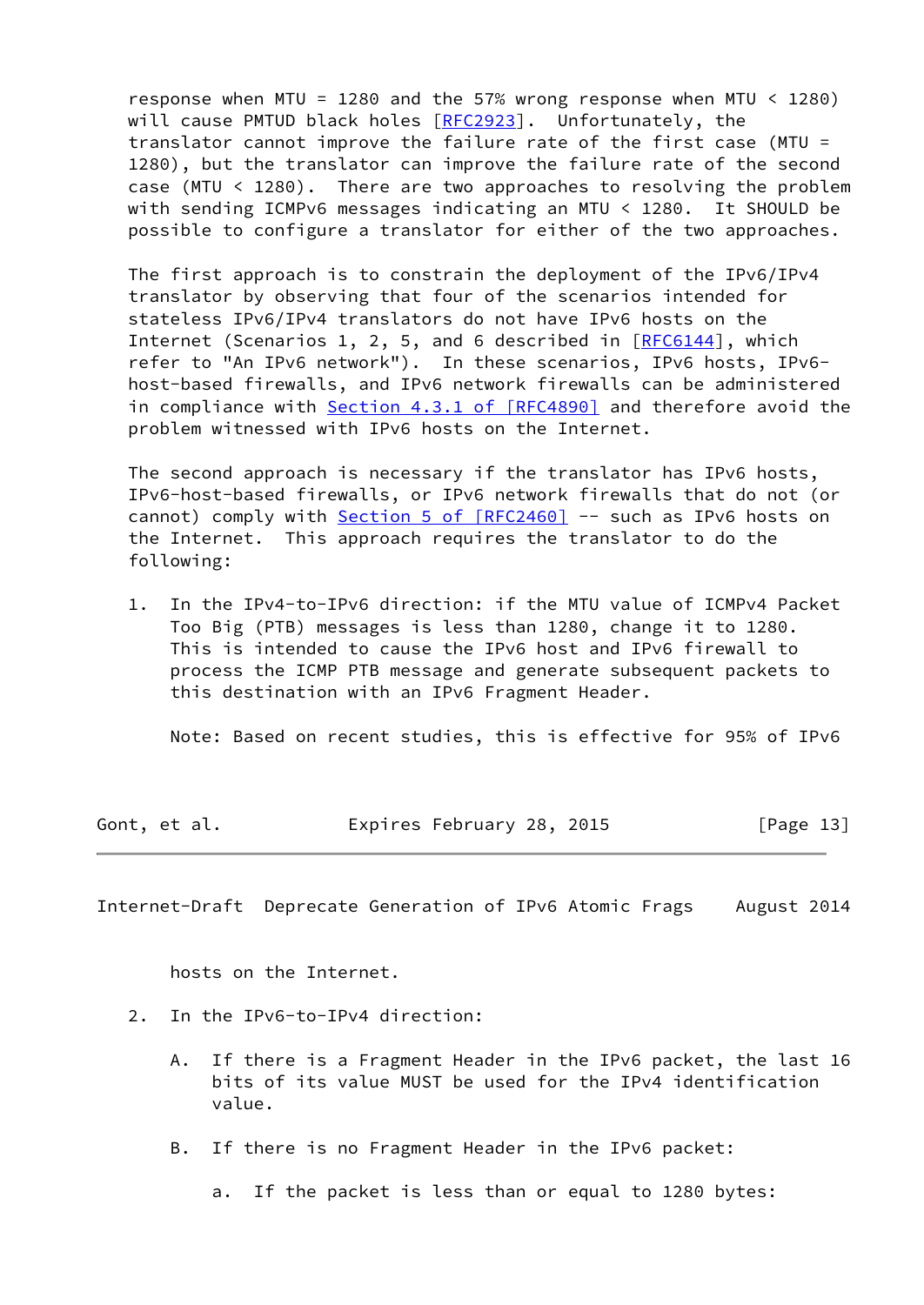- The translator SHOULD set DF to 0 and generate an IPv4 identification value.
- To avoid the problems described in [[RFC4963](https://datatracker.ietf.org/doc/pdf/rfc4963)], it is RECOMMENDED that the translator maintain 3-tuple state for generating the IPv4 identification value.
- b. If the packet is greater than 1280 bytes, the translator SHOULD set the IPv4 DF bit to 1.

--------- cut here -------------- cut here ----------------

is formally replaced with:

--------------- cut here ------------- cut here ---------------- A number of studies (see e.g. ) indicate that it not unusual for networks to drop ICMPv6 Packet Too Big error messages. Such packet drops will result in PMTUD blackholes [[RFC2923\]](https://datatracker.ietf.org/doc/pdf/rfc2923), which can only be overcome with PLPMTUD [\[RFC4821](https://datatracker.ietf.org/doc/pdf/rfc4821)]. --------------- cut here ------------- cut here ----------------

<span id="page-15-0"></span>[7](#page-15-0). IANA Considerations

 There are no IANA registries within this document. The RFC-Editor can remove this section before publication of this document as an RFC.

<span id="page-15-1"></span>[8](#page-15-1). Security Considerations

 This document describes a Denial of Service (DoS) attack vector that leverages the widespread filtering of IPv6 fragments in the public Internet by means of ICMPv6 PTB error messages. Additionally, it formally updates [\[RFC2460](https://datatracker.ietf.org/doc/pdf/rfc2460)] such that this attack vector is eliminated, and also formally updated [[RFC6145](https://datatracker.ietf.org/doc/pdf/rfc6145)] such that it does not rely on IPv6 atomic fragments.

| Gont, et al. | Expires February 28, 2015 |  | [Page 14] |
|--------------|---------------------------|--|-----------|
|--------------|---------------------------|--|-----------|

<span id="page-15-3"></span>Internet-Draft Deprecate Generation of IPv6 Atomic Frags August 2014

#### <span id="page-15-2"></span>[9](#page-15-2). Acknowledgements

 The authors would like to thank (in alphabetical order) Bob Briscoe, Brian Carpenter, Tatuya Jinmei, Jeroen Massar, and Erik Nordmark, for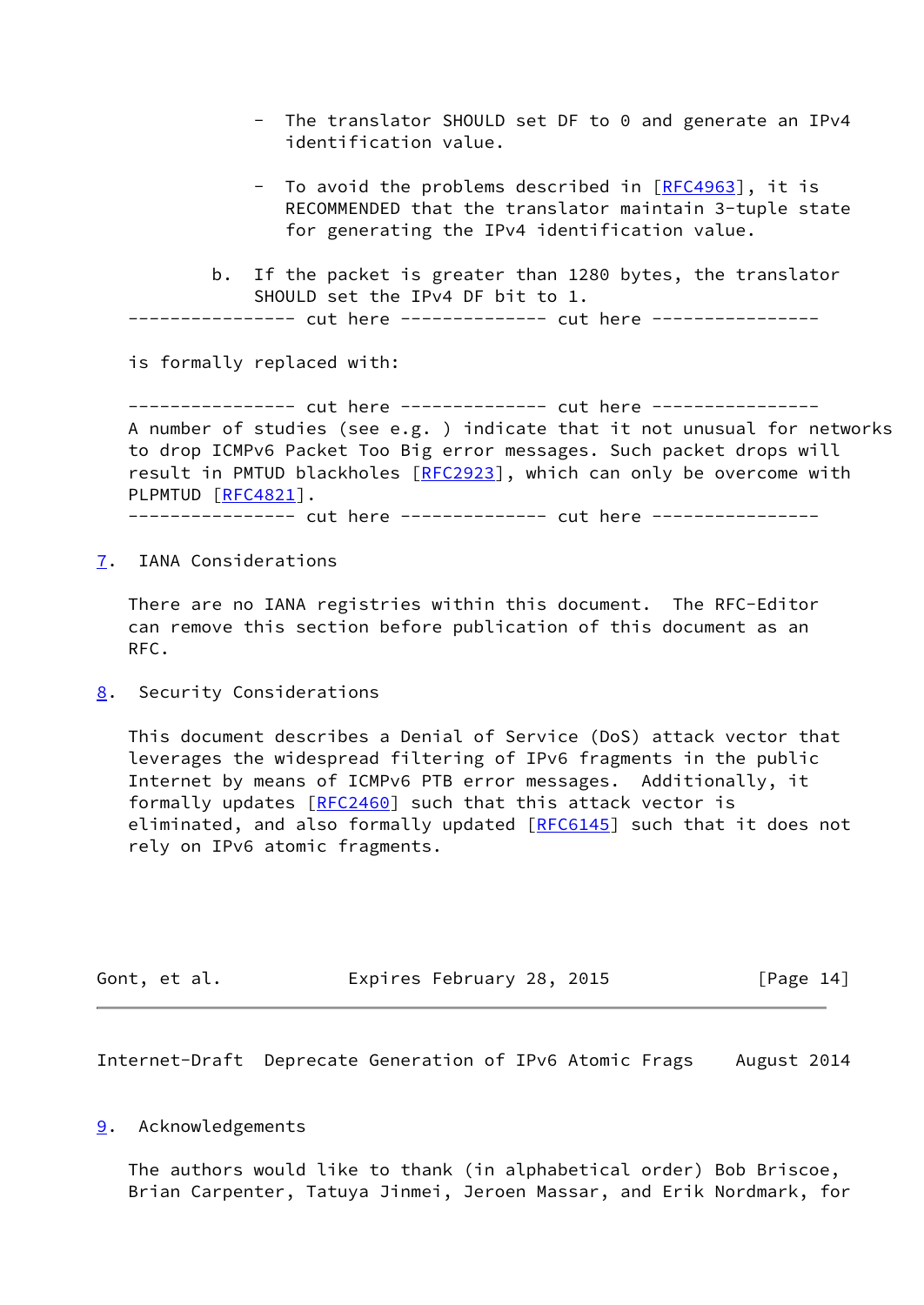providing valuable comments on earlier versions of this document.

 Fernando Gont would like to thank Jan Zorz and Go6 Lab  $\frac{\text{tht}}{\text{t}}/ \text{goflab.si}}$  for providing access to systems and networks that were employed to produce some of tests that resulted in the publication of this document. Additionally, he would like to thank SixXS <[https://www.sixxs.net>](https://www.sixxs.net) for providing IPv6 connectivity.

# <span id="page-16-0"></span>[10.](#page-16-0) References

# <span id="page-16-1"></span>[10.1](#page-16-1). Normative References

- [RFC2460] Deering, S. and R. Hinden, "Internet Protocol, Version 6 (IPv6) Specification", [RFC 2460](https://datatracker.ietf.org/doc/pdf/rfc2460), December 1998.
- [RFC2119] Bradner, S., "Key words for use in RFCs to Indicate Requirement Levels", [BCP 14](https://datatracker.ietf.org/doc/pdf/bcp14), [RFC 2119](https://datatracker.ietf.org/doc/pdf/rfc2119), March 1997.
- [RFC4443] Conta, A., Deering, S., and M. Gupta, "Internet Control Message Protocol (ICMPv6) for the Internet Protocol Version 6 (IPv6) Specification", [RFC 4443,](https://datatracker.ietf.org/doc/pdf/rfc4443) March 2006.
- [RFC4821] Mathis, M. and J. Heffner, "Packetization Layer Path MTU Discovery", [RFC 4821,](https://datatracker.ietf.org/doc/pdf/rfc4821) March 2007.
- [RFC4861] Narten, T., Nordmark, E., Simpson, W., and H. Soliman, "Neighbor Discovery for IP version 6 (IPv6)", [RFC 4861](https://datatracker.ietf.org/doc/pdf/rfc4861), September 2007.
- [RFC6145] Li, X., Bao, C., and F. Baker, "IP/ICMP Translation Algorithm", [RFC 6145,](https://datatracker.ietf.org/doc/pdf/rfc6145) April 2011.

<span id="page-16-2"></span>[10.2](#page-16-2). Informative References

- [RFC2923] Lahey, K., "TCP Problems with Path MTU Discovery", [RFC](https://datatracker.ietf.org/doc/pdf/rfc2923) [2923,](https://datatracker.ietf.org/doc/pdf/rfc2923) September 2000.
- [RFC2992] Hopps, C., "Analysis of an Equal-Cost Multi-Path Algorithm", [RFC 2992,](https://datatracker.ietf.org/doc/pdf/rfc2992) November 2000.
- [RFC5927] Gont, F., "ICMP Attacks against TCP", [RFC 5927](https://datatracker.ietf.org/doc/pdf/rfc5927), July 2010.

Gont, et al. Expires February 28, 2015 [Page 15]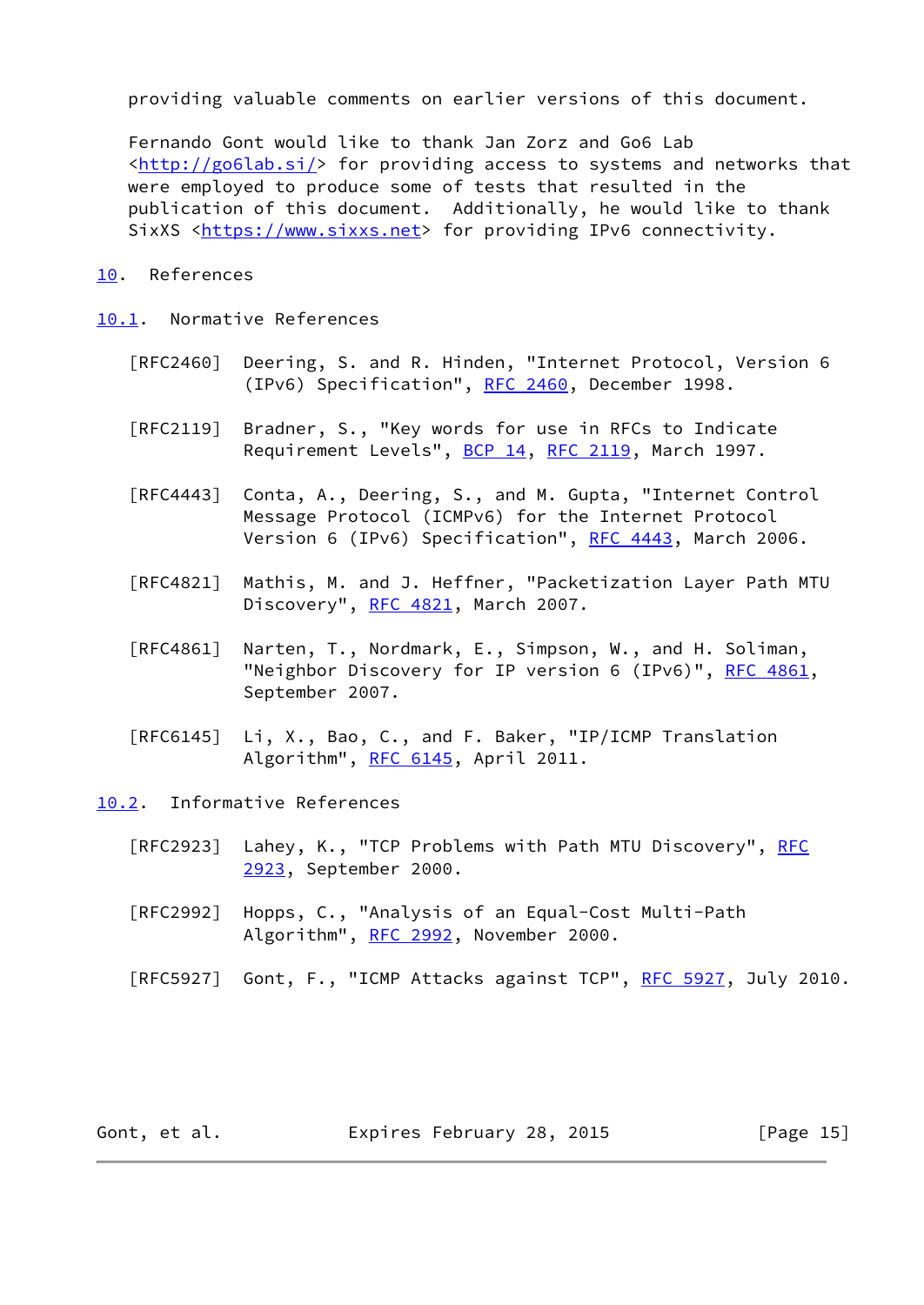- <span id="page-17-1"></span> [RFC6052] Bao, C., Huitema, C., Bagnulo, M., Boucadair, M., and X. Li, "IPv6 Addressing of IPv4/IPv6 Translators", [RFC 6052,](https://datatracker.ietf.org/doc/pdf/rfc6052) October 2010.
- [RFC6946] Gont, F., "Processing of IPv6 "Atomic" Fragments", [RFC](https://datatracker.ietf.org/doc/pdf/rfc6946) [6946,](https://datatracker.ietf.org/doc/pdf/rfc6946) May 2013.
- <span id="page-17-3"></span> [I-D.ietf-6man-predictable-fragment-id] Gont, F., "Security Implications of Predictable Fragment Identification Values", [draft-ietf-6man-predictable](https://datatracker.ietf.org/doc/pdf/draft-ietf-6man-predictable-fragment-id-01) [fragment-id-01](https://datatracker.ietf.org/doc/pdf/draft-ietf-6man-predictable-fragment-id-01) (work in progress), April 2014.
- <span id="page-17-2"></span> [I-D.gont-v6ops-ipv6-ehs-in-real-world] Gont, F., Linkova, J., Chown, T., and W. Will, "IPv6 Extension Headers in the Real World", [draft-gont-v6ops](https://datatracker.ietf.org/doc/pdf/draft-gont-v6ops-ipv6-ehs-in-real-world-00) [ipv6-ehs-in-real-world-00](https://datatracker.ietf.org/doc/pdf/draft-gont-v6ops-ipv6-ehs-in-real-world-00) (work in progress), August 2014.

<span id="page-17-4"></span>[Morbitzer]

 Morbitzer, M., "TCP Idle Scans in IPv6", Master's Thesis. Thesis number: 670. Department of Computing Science, Radboud University Nijmegen. August 2013, <[https://www.ru.nl/publish/pages/578936/](https://www.ru.nl/publish/pages/578936/m_morbitzer_masterthesis.pdf) [m\\_morbitzer\\_masterthesis.pdf>](https://www.ru.nl/publish/pages/578936/m_morbitzer_masterthesis.pdf).

<span id="page-17-0"></span>[Appendix A.](#page-17-0) Small Survey of OSes that Fail to Produce IPv6 Atomic Fragments

 [This section will probably be removed from this document before it is published as an RFC].

 This section includes a non-exhaustive list of operating systems that  $*fail*$  to produce IPv6 atomic fragments. It is based on the results published in [\[RFC6946](https://datatracker.ietf.org/doc/pdf/rfc6946)] and [[Morbitzer\]](#page-17-4).

 The following Operating Systems fail to generate IPv6 atomic fragments in response to ICMPv6 PTB messages that report an MTU smaller than 1280 bytes:

- o FreeBSD 8.0
- o Linux kernel 2.6.32
- o Linux kernel 3.2
- o Mac OS X 10.6.7
- o NetBSD 5.1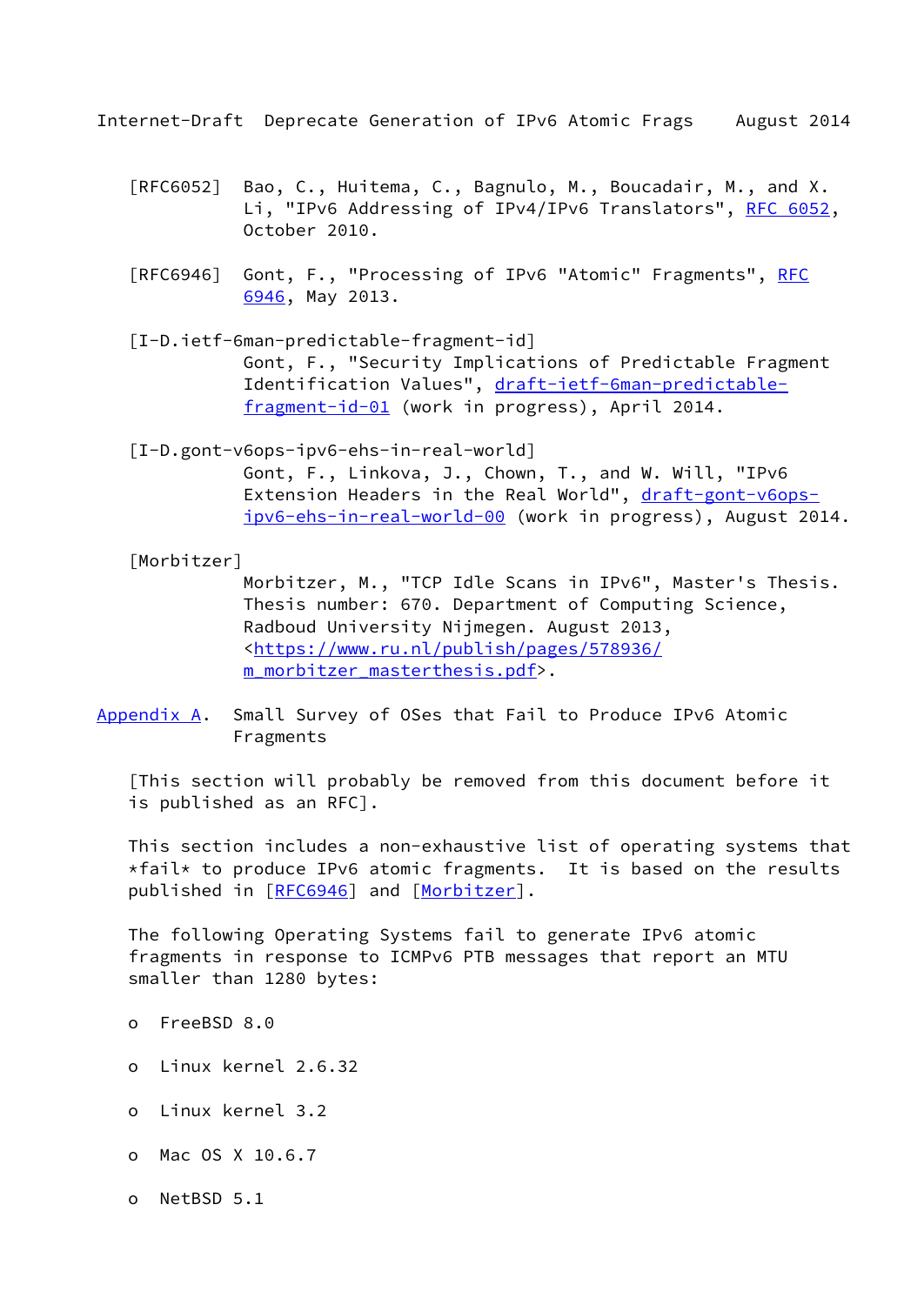<span id="page-18-0"></span>Authors' Addresses

 Fernando Gont SI6 Networks / UTN-FRH Evaristo Carriego 2644 Haedo, Provincia de Buenos Aires 1706 Argentina

 Phone: +54 11 4650 8472 Email: fgont@si6networks.com URI: <http://www.si6networks.com>

 Will(Shucheng) Liu Huawei Technologies Bantian, Longgang District Shenzhen 518129 P.R. China

Email: liushucheng@huawei.com

 Tore Anderson Redpill Linpro Vitaminveien 1A NO-0485 Oslo NORWAY

 Phone: +47 959 31 212 Email: tore@redpill-linpro.com